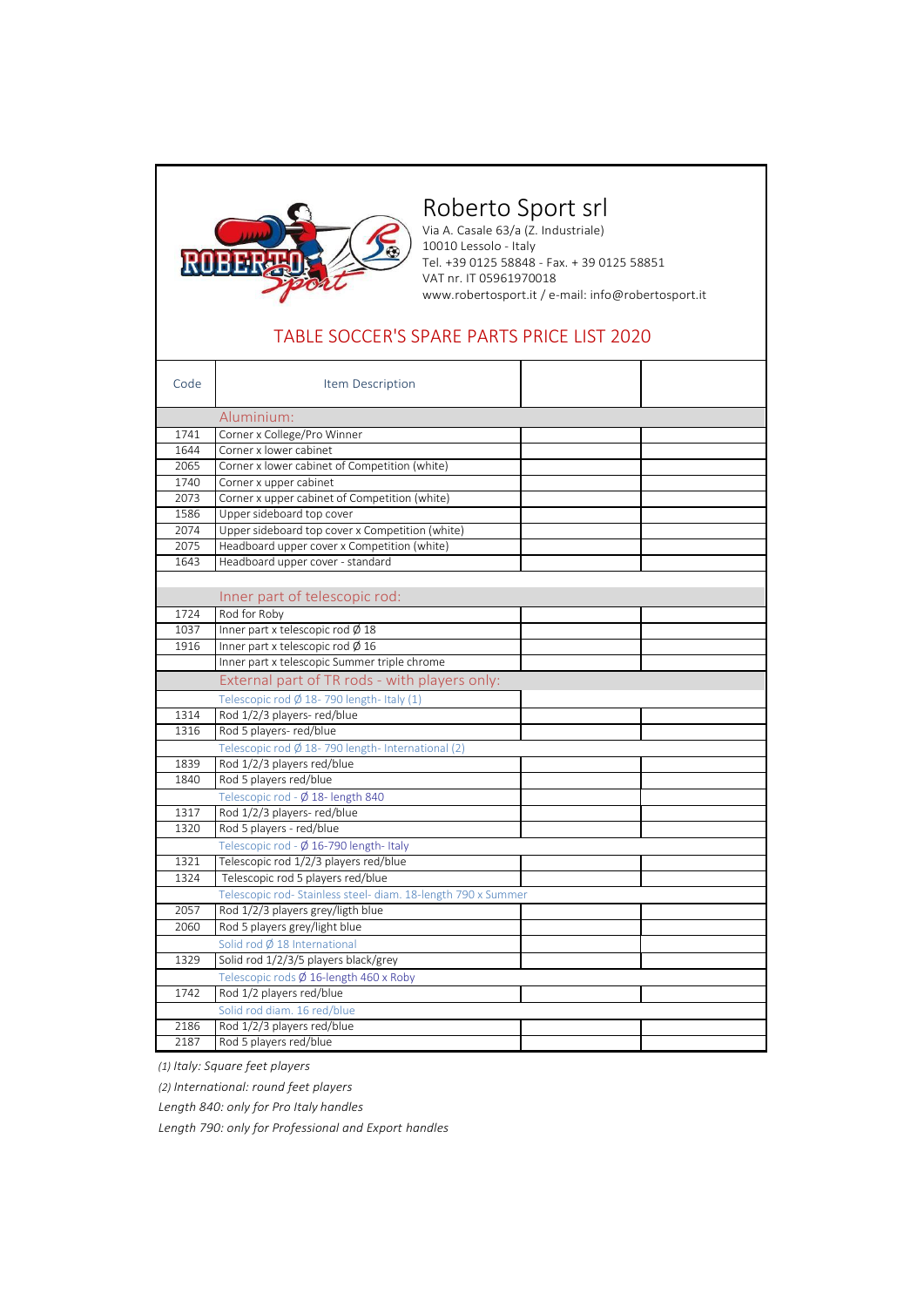| Code | Item Description                                                                                    |  |
|------|-----------------------------------------------------------------------------------------------------|--|
|      | Complete rod (inner rod/bushing/spring/handle):                                                     |  |
|      | Telescopic rod Ø 18-length 790 Italy - Export handle                                                |  |
| 1337 | Rod 1/2/3 players red/blue                                                                          |  |
| 1340 | Rod 5 players red/blue                                                                              |  |
|      | Telescopic rod Ø 18-length 790 Italy / International - Professional handle red/blue                 |  |
| 2076 | Rod 1/2/3 players red/blue/grey/black                                                               |  |
| 2077 | Rod 5 players red/blue/grey/black                                                                   |  |
|      | Telescopic rod Ø 18-length 840 - Champion handle                                                    |  |
| 1325 | Rod 1/2/3 players red/blue                                                                          |  |
| 1328 | Rod 5 players red/blue                                                                              |  |
|      | Telescopic rod $\emptyset$ 18-length 840 -Competition handle - short spring except for goalie's rod |  |
| 2070 | Rod 1/2/3 players red/blue                                                                          |  |
| 2071 | Rod 5 players red/blue                                                                              |  |
|      | Telescopic rod Ø 16-length 790 Italy                                                                |  |
| 1333 | Rod 1/2/3 players red/blue                                                                          |  |
| 1336 | Rod 5 players red/blue                                                                              |  |
|      | Telescopic rod Ø 18-length 790 Stainless steel x Summer                                             |  |
| 2061 | Rod 1/2/3 players grey/light blue                                                                   |  |
| 2064 | Rod 5 players grey/light blue                                                                       |  |
|      | Solid rod Ø 18 Competition-rubber spring - Professional handle                                      |  |
| 1332 | Rod 1/2/3/5 players black/grey                                                                      |  |
|      | Solid rod $\emptyset$ 18 International - steel spring - Professional handle                         |  |
| 1746 | Rod 1/2/3/5 players black/grey-red/blue                                                             |  |
|      | Telescopic rod Ø 16-length 460 x Roby - Export handle                                               |  |
| 1743 | Rod 1/2 players red/blue                                                                            |  |
|      | Solid rod diam. 16 red/blue - complete with bushing and handle                                      |  |
| 2188 | Rod 1/2/3 players red/blue                                                                          |  |
| 2187 | Rod 5 players red/blue                                                                              |  |
|      |                                                                                                     |  |
|      | Rods - Set $4 + 4$ with players:                                                                    |  |
|      | Telescopic rod Ø 18-length 790 Italy                                                                |  |
| 1397 | 4 rods with red players/4 rods with blue players                                                    |  |
|      | Telescopic rod Ø 18-length 790 International                                                        |  |
| 1392 | 4 rods with red players/4 rods with blue players                                                    |  |
|      | Telescopic rod Ø 18-length 840 Champion                                                             |  |
| 1393 | 4 rods with red players/4 rods with blue players                                                    |  |
|      | Telescopic rod $\varnothing$ 16-length 790 Italy                                                    |  |
| 1395 | 4 rods with red players/4 rods with blue players                                                    |  |
|      | Telescopic rod Ø 18 - length 790 Stainless steel x Summer                                           |  |
| 2055 | 4 rods with grey players/4 rods with light blue players                                             |  |
|      | Solid rod Ø 18 International                                                                        |  |
| 1398 | 4 rods with black-red players/4 rdods with grey-blue players                                        |  |
|      | Solid rod $\emptyset$ 16 Fitel                                                                      |  |
| 2094 | 4 rods with red players/4 rods with blue players                                                    |  |
|      | Telescopic rod Ø 16-length 460 x Roby                                                               |  |
| 1744 | 2 rods with red players/2 rods with blue players                                                    |  |
|      | Solid rod $\emptyset$ 16                                                                            |  |
| 2190 | 4 rods with red players/4 rods with blue players                                                    |  |
|      |                                                                                                     |  |
|      | Rods 4 + 4 Complete set (inner rod/bushing/spring/handle):                                          |  |
|      | Telescopic rods Ø 18-length 790 Italy - Export handle                                               |  |
| 1400 | Set 4 rods red players/4 rods blue players                                                          |  |
|      | Telescopic rods Ø 18-lenth 790 Italy -Professional handle                                           |  |
| 2081 | Set 4 rods red-blue players/4 rods blue-black players                                               |  |
|      | Telescopic rods Ø 18-length 790 International -Professional handle                                  |  |
| 1835 | Set 4 rod red with players/4 rod with blue players                                                  |  |
|      | Telescopic rods Ø 18-length 840 - Champion handle                                                   |  |
| 1396 | Set 4 rod with red players/4 rod with blue players                                                  |  |
|      | Telescopic rods $\emptyset$ 18-length 840 -Competition handle-short spirng except for goalie's rod  |  |
| 2072 | Set 4 rods with red players/4 rods with blue players                                                |  |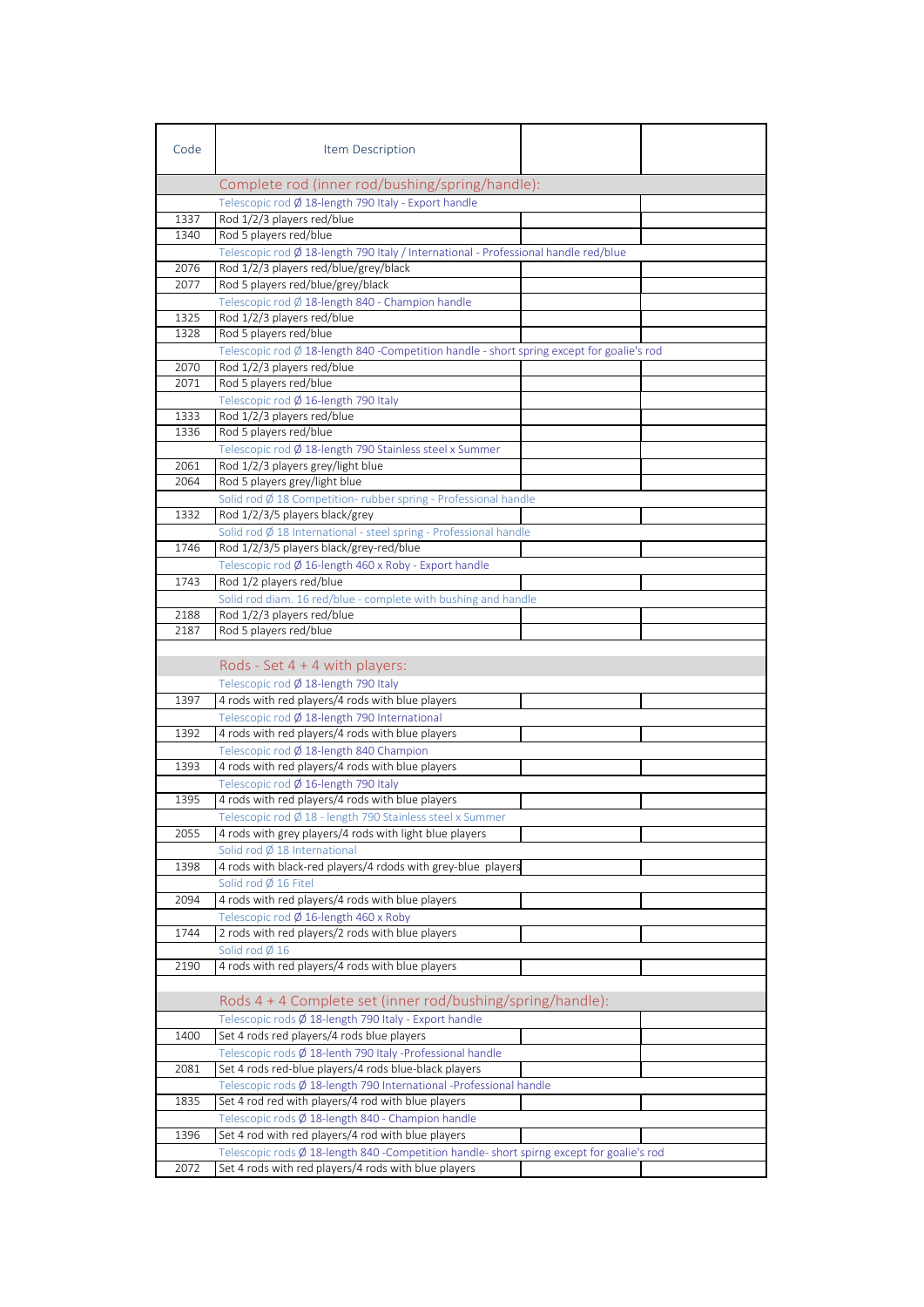| Code         | Item Description                                                                  |  |
|--------------|-----------------------------------------------------------------------------------|--|
|              | Telescopic rods Ø 16-length 790 Italy                                             |  |
| 1399         | Set 4 rods with red players/4 rods with blue players                              |  |
|              | Telescopic rods Ø 18 - length 790 Stainless steel x Summer - Export handle        |  |
| 2056         | 4 rods with grey players/4 rods with light blue players                           |  |
|              | Solid rods $\emptyset$ 18 Competition - Professional black handle - rubber spring |  |
| 1792         | Set 4 rod with black players/4 rods with grey players                             |  |
|              | Solid rods Ø 18 Internat. - Professional black handle - steel spring              |  |
| 1961         | Set 4 rods wtih grey-blue players/4 rods black-red                                |  |
|              | Solid rods $\emptyset$ 16 Fitel -plastica black handle - short spring diam. 16    |  |
| 1562         | Set 4 rods with blue players/4 rods with red players                              |  |
|              | Telescopic rods Ø 16-length 460 x Roby - Export handle                            |  |
| 1745         | Rod 1/2 players red/blue                                                          |  |
|              | Solid rods $\emptyset$ 16 -Champion black handle- short spring dima. 16           |  |
| 1562         | Set 4 rods with blue players/4 rods with red players                              |  |
|              |                                                                                   |  |
|              | <b>Bushing</b>                                                                    |  |
|              |                                                                                   |  |
|              | Octagonal bushing (old model)                                                     |  |
| 1041         | Closed bushing + spring                                                           |  |
| 1406         | Closed bushing $\varnothing$ 18 + spring                                          |  |
| 1405         | Closed bushing $\emptyset$ 16 + spring                                            |  |
|              |                                                                                   |  |
| 1516<br>1514 | Closed bushing + closing cover<br>Bushing $\emptyset$ 18 with closing cap         |  |
| 1515         | Bushing $\emptyset$ 16 with closing cap                                           |  |
|              |                                                                                   |  |
|              |                                                                                   |  |
| 1810         | Universal bushing (new model)                                                     |  |
| 1811         | Closed bushing                                                                    |  |
| 1812         | $\emptyset$ 18 (ope side)                                                         |  |
| 2008         | $\emptyset$ 16 (open side)<br>Ø 18 Champion (open side)                           |  |
|              |                                                                                   |  |
| 1813         | Bushing + spring<br>Closed bushing + spring                                       |  |
| 1814         | $\overline{\emptyset}$ 18 (open + spring)                                         |  |
| 1815         | $\emptyset$ 16 (open + spring)                                                    |  |
| 1816         | $\emptyset$ 18 x Champion                                                         |  |
| 2078         | $\overline{\emptyset}$ 18 + short spring                                          |  |
| 2079         | Closed bushing + short spring                                                     |  |
|              | Inner scroll bushing                                                              |  |
| 1817         | Ø 18                                                                              |  |
| 1818         | $\overline{\phi}$ 16                                                              |  |
| 1819         | $\emptyset$ 18 Champion                                                           |  |
|              | Bushing for Adrenaline :                                                          |  |
| 2007         | $\emptyset$ 18 + closing cap                                                      |  |
|              | Bushing + stainless steel spring                                                  |  |
| 1978         | Bushing $\emptyset$ 18 + stainless steel spring                                   |  |
| 1979         | Closed bushing + stainless steel spring                                           |  |
|              |                                                                                   |  |
| 1862         | Click mini bushing for inner rod $\emptyset$ 16                                   |  |
| 1035         | Round bushing for inner rod (white)                                               |  |
|              |                                                                                   |  |
| 1821         | Nail stopper (16 pcs)                                                             |  |
|              | Bushing for "Joy"                                                                 |  |
| 1725         | Closed bushing                                                                    |  |
| 1565         | Bushing Ø 16                                                                      |  |
|              |                                                                                   |  |
|              |                                                                                   |  |
|              | Playfield corner sets/trims :                                                     |  |
| 1101         | Traditional playfield corner set - green (8 pcs)                                  |  |
| 2080         | Traditional - white (8pcs)                                                        |  |
| 1104         | Mod. 90 (4 pcs)                                                                   |  |
| 1697         | Roberto Sport silk screen printed                                                 |  |
| 1907         | Roby playfield corner set                                                         |  |
| 2391         | Playfield corner set (3x3)                                                        |  |
| 1860         | White strips x laminated playfield (1 pc cm. 113)                                 |  |
| 2209         | Top Speed trim - 2 pcs                                                            |  |
| 2210         | Top Speed - corner sides set                                                      |  |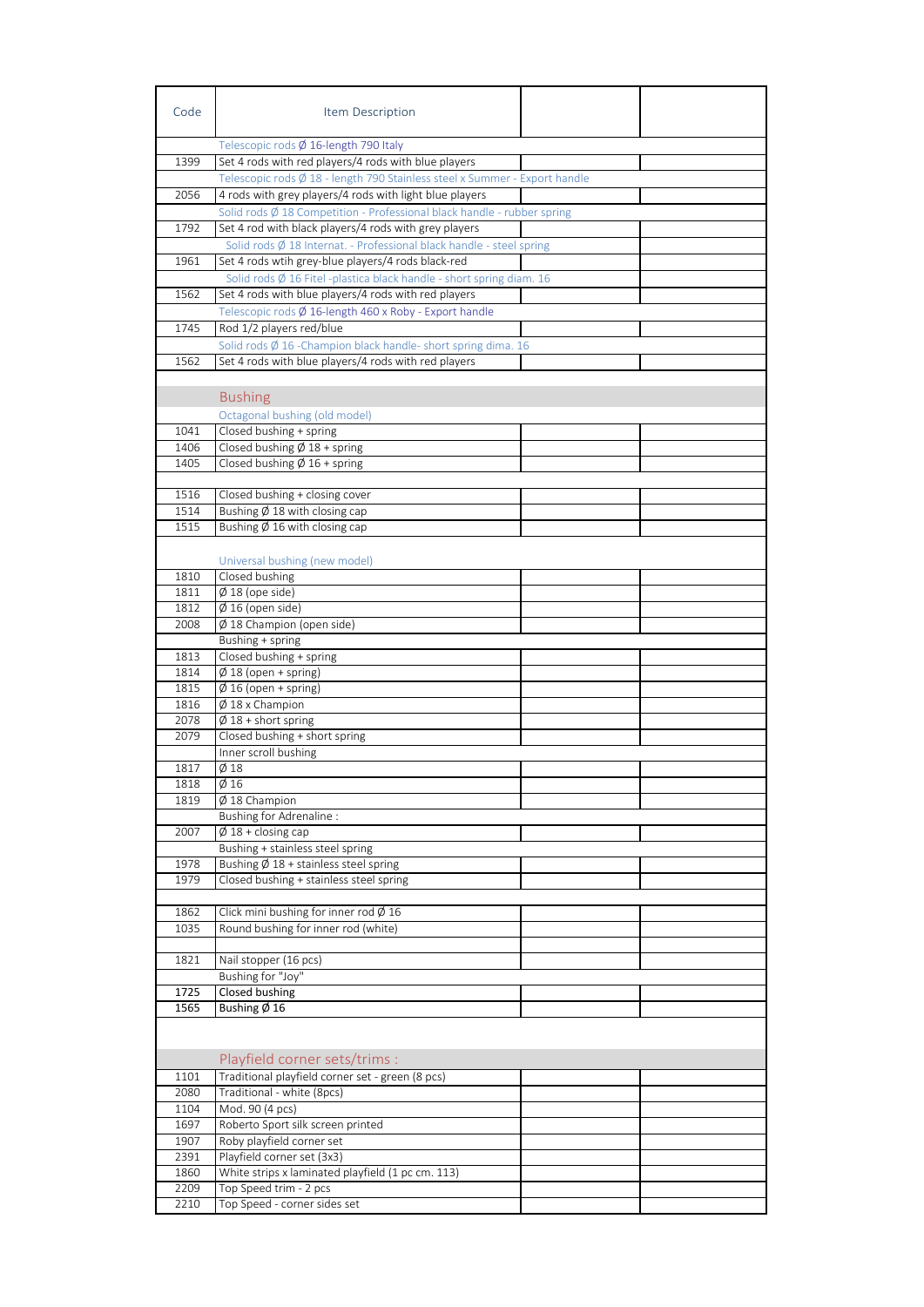| Code | Item Description                                      |  |
|------|-------------------------------------------------------|--|
|      | Legs:                                                 |  |
| 1808 | Plug x Champion's leg - upper part                    |  |
| 1105 | Leg x Champion (90x90) black/red                      |  |
| 1106 | Leg x College                                         |  |
| 2278 | Leg x Family/Scout Black                              |  |
| 2279 | Crossbar x leg of Family/Scout                        |  |
| 1107 | Leg x Traditional                                     |  |
| 1522 | Aluminium leg with plastic foot                       |  |
| 1917 | Iron leg (90x90) x Pro Winner                         |  |
| 1595 | Leg x Roby                                            |  |
| 1807 | Tip x Champion's leg                                  |  |
| 1822 | Plastic washer x crossbar - Champion                  |  |
| 1820 | Crossbar cap x Champion                               |  |
| 1794 | Crossbar x Roby legs                                  |  |
| 1625 | Crossbar x iron legs                                  |  |
| 2200 | Top Speed leg                                         |  |
|      |                                                       |  |
|      | Coin mech - tokens - parts:                           |  |
| 1110 | Token Ø 24 mm x "Super" coin mech                     |  |
| 1111 | Coin mech "Italy"                                     |  |
|      | Coin mech "Italy" with coin counter                   |  |
| 1114 | Coin mech "Super" withOUT coin counter                |  |
| 1117 | Coin mech "Super" with coin counter                   |  |
|      |                                                       |  |
|      | Coin op Parts                                         |  |
| 1755 | Pull rod (art. 40)                                    |  |
| 2153 | Screws set to fix "Super" coin mech                   |  |
| 1749 | Rocker arm (equalizer)                                |  |
| 1078 | Coin counter                                          |  |
| 1753 | Polycarbonate rack (art. 34)                          |  |
| 1756 | Drive arm rod (art. 3)                                |  |
| 1754 | Gearwheel (art. 31)                                   |  |
| 1752 | Front Coin acceptor plate (art. 15)                   |  |
| 1750 | Spring (art. 29)                                      |  |
| 1757 | Lever spring (art. 8)                                 |  |
| 1751 | Coin block plate (art. 43)                            |  |
| 2152 | Plastic coin drive (Art. 46)                          |  |
| 2154 | Mini spring (Art. 27)                                 |  |
| 1991 | Knob- "Italy" coin mech                               |  |
|      | Coin counter x "Italy" coin mech                      |  |
|      |                                                       |  |
|      | Handles:                                              |  |
| 2302 | Pro Italy                                             |  |
| 1139 | Export $\emptyset$ 16                                 |  |
| 1140 | Export $\emptyset$ 18                                 |  |
| 1823 | Professional Ø 18                                     |  |
|      |                                                       |  |
|      | Springs:                                              |  |
| 1039 | Spring Ø 10 x 55                                      |  |
| 1143 | Spring $\varnothing$ 18 x 40                          |  |
| 1843 | Rubber spring                                         |  |
| 1955 | Stainless steel spring Ø 18 x 40                      |  |
| 1956 | Stainless steel spring $\emptyset$ 10 x 55            |  |
| 1766 | Short spring - International 10x45                    |  |
| 1765 | short spring - international 18x33                    |  |
| 1975 | Short stainless steel spring 18x33                    |  |
| 1976 | Short stainless steel spring 10x45                    |  |
| 1492 | Spring diam. 16 - short                               |  |
| 1844 | Spacer ring x rubber spring (rod diam $\emptyset$ 18) |  |
| 1491 | Spring $\emptyset$ 10 biconic for Joy model           |  |
| 1564 | Spring $\emptyset$ 16 biconic for Joy model           |  |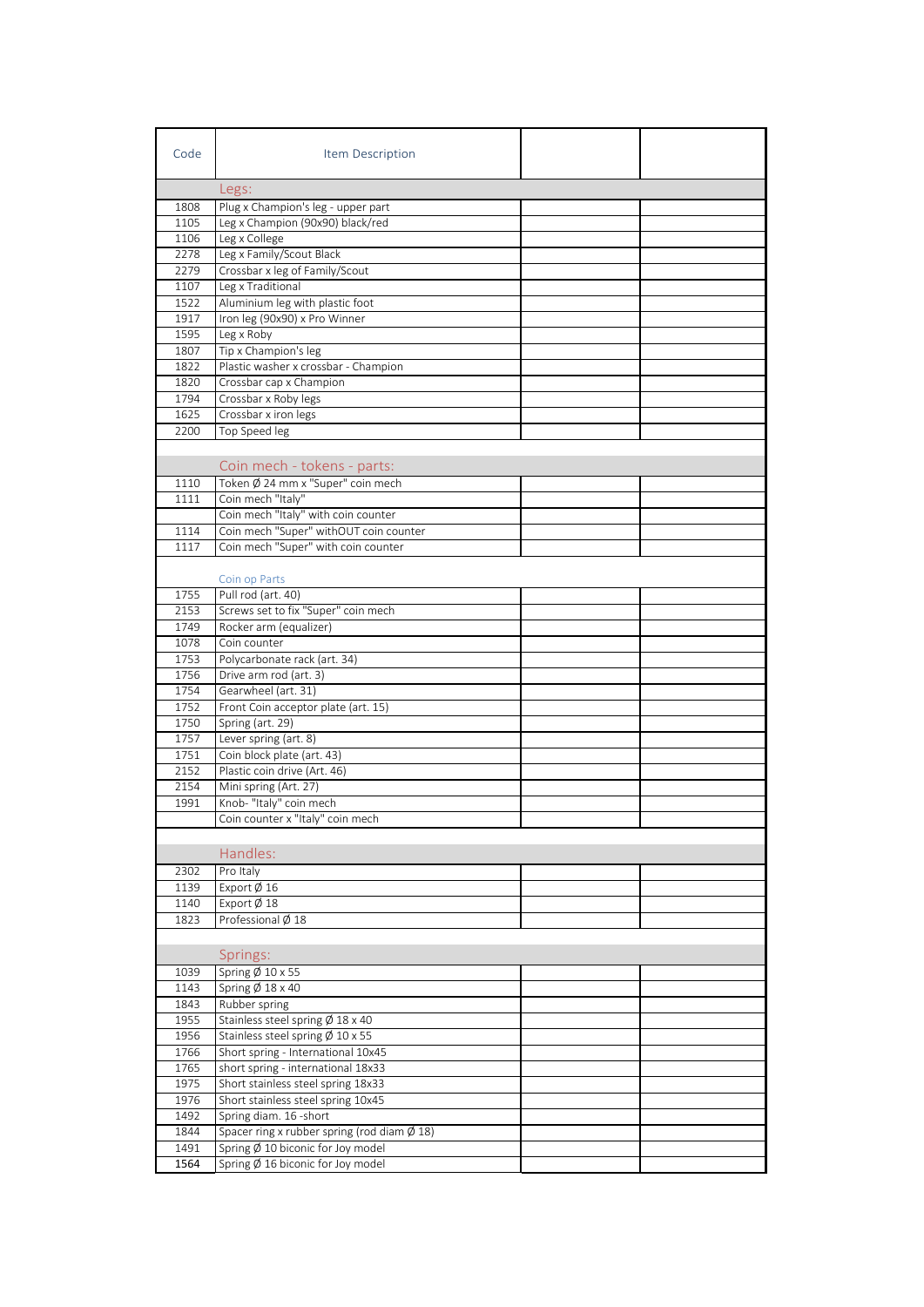| Code         | Item Description                                                   |  |
|--------------|--------------------------------------------------------------------|--|
|              | Balls:                                                             |  |
|              | White balls for Italian playing style                              |  |
| 1833         | 10 pcs (blister box)                                               |  |
| 1826         | 100 pcs (bag)                                                      |  |
| 1698         | 1000 pcs (bag)                                                     |  |
|              | Orange balls for Italian playing style                             |  |
| 1914         | 10 pcs (blister box)                                               |  |
| 1915         | 100 pcs (bag)                                                      |  |
|              | International yellow balls:                                        |  |
| 1910<br>1911 | 10 pcs (blister box)<br>100 pcs (bag)                              |  |
|              | <b>ITSF</b> balls:                                                 |  |
| 1912         | 10 pcs (blister box)                                               |  |
| 1913         | 100 pcs (bag)                                                      |  |
|              | Roller Ball:                                                       |  |
| 2379         | 10 pcs (blister box)                                               |  |
| 2378         | 100 pcs (bag)                                                      |  |
|              | <b>FPICB Balls:</b>                                                |  |
| 2403         | 10 pcs (blister box)                                               |  |
| 2406         | 100 pcs (bag)                                                      |  |
| 1727         | Cork balls-10 pcs (blister box)                                    |  |
|              |                                                                    |  |
|              | Leg levelers:                                                      |  |
| 1420         | Leg leveler x Champion                                             |  |
| 1165         | Leg leveler diam. 50 x traditional                                 |  |
| 1449         | Leg leveler diam. 80 x iron leg                                    |  |
| 1189         | Suction cup x Champion                                             |  |
| 1188         | Tip with cap x leg leveler diam. 80                                |  |
| 1187         | Tip 30x30 for College leg                                          |  |
| 2117         | Rubber round insertion for tip 80x80                               |  |
| 2104         | Tip 80x80                                                          |  |
| 2105         | Leg leveler 80x80/2012                                             |  |
| 2118<br>2196 | Tip 80x80 x adjustable leg leveler<br>Top Speed leg leveler        |  |
| 2281         | Scout/Family leg leveler                                           |  |
|              |                                                                    |  |
|              | Score counter set:                                                 |  |
| 1222         | "Universal" standard                                               |  |
| 1729         | Cubed score set                                                    |  |
| 1918         | Competition - ITSF                                                 |  |
|              |                                                                    |  |
|              | Other items:                                                       |  |
| 1266         | Charger x table soccer with Led lights                             |  |
| 1027         | Metal ball slide x Export (tables with glass cover)                |  |
| 1052         | Hinge x Export's upper cabinet                                     |  |
| 2262         | Playfield Competition 6mm -low ramps or board sides                |  |
| 1940         | Laminated plafyield x competiton                                   |  |
| 1064         | Ball ramp x coin op. models                                        |  |
| 1720         | Ball ramp x "Big" model                                            |  |
| 1973         | Ball ramp x Adrenaline                                             |  |
| 1065         | Playfield card                                                     |  |
| 1066         | Playfield card x "Big"                                             |  |
| 1800         | Playfield card - 3x3                                               |  |
| 1801<br>1063 | Playfield card - 4x4                                               |  |
| 1072         | Ball ramp x College/Family<br>Cash box (plastic + metal)- complete |  |
| 1071         | Cash box (plastic)                                                 |  |
| 1074         | Hinge                                                              |  |
| 2032         | Key x cabinet                                                      |  |
| 1417         | Nails 2,8 x 28 (100 pcs)                                           |  |
| 1561         | Protection cover (plastic)                                         |  |
|              | Protection cover (Strong)                                          |  |
| 1809         | Goal profile door x Family/Competition                             |  |
| 1080         | Ball exit profile                                                  |  |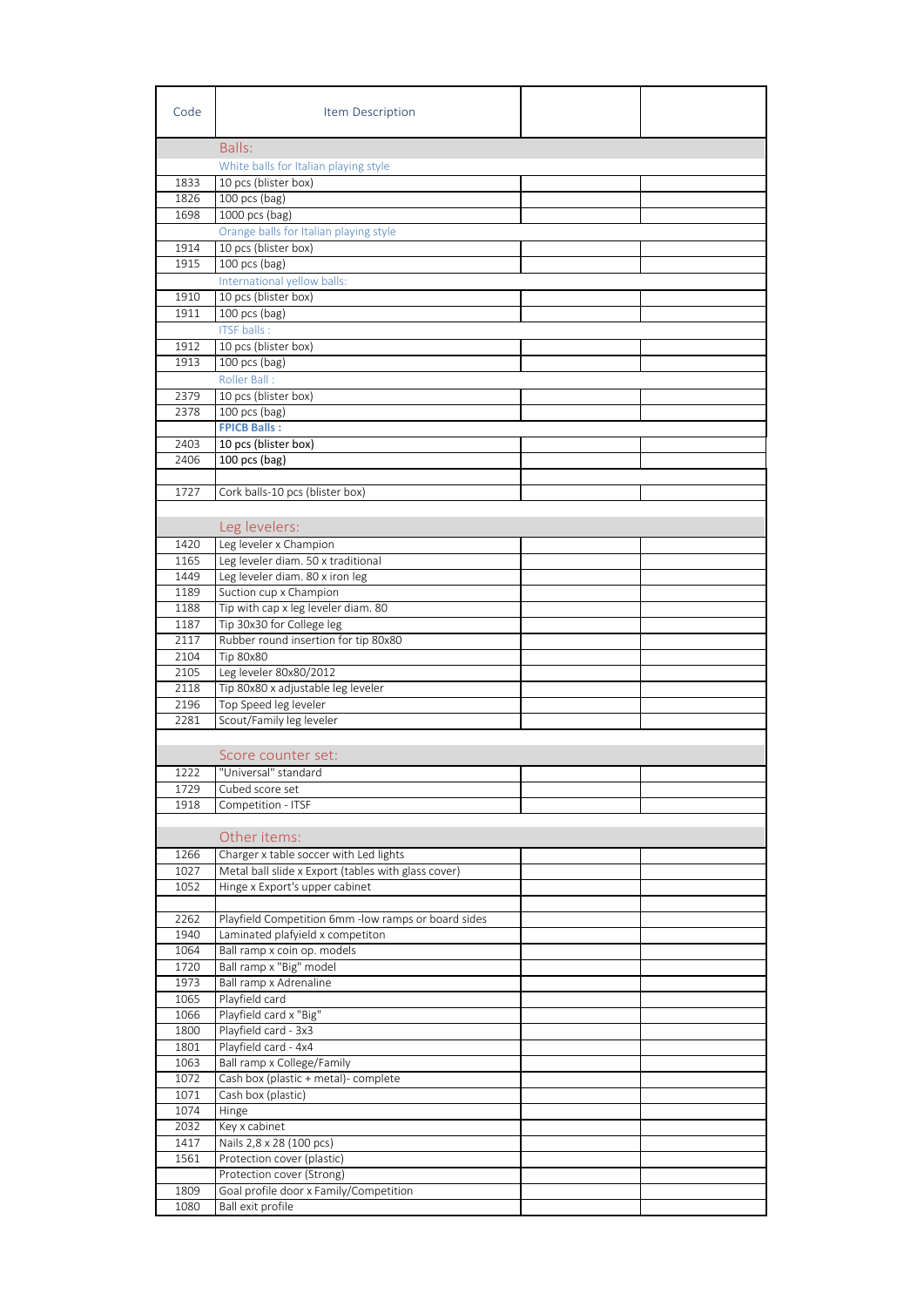| 1084    | Round nut x tie rod                                  |  |
|---------|------------------------------------------------------|--|
| 1415    | Nut x aluminium leg                                  |  |
|         |                                                      |  |
| Code    | Item Description                                     |  |
|         |                                                      |  |
|         |                                                      |  |
| 1424    | Sealing glue 15x5 (Export)                           |  |
| 1425    | Sealing glue x Export glass                          |  |
|         |                                                      |  |
| Olamp60 | LED light for table soccer fixed above score counter |  |
| 2380    | Rechargable battery for led light                    |  |
| 1772    | Laminated playfield (x Roby)                         |  |
| 1061    | Lubricant spray x rods                               |  |
|         |                                                      |  |
| 1163    | Rubber stop collar $\emptyset$ 16                    |  |
| 1573    | Rubber stop collar $\emptyset$ 18                    |  |
| 1178    | Goal door                                            |  |
| 1728    | Goal door x Family/Scout                             |  |
| 1963    | Goal door -white iron x Adre/Competition             |  |
| 1179    | Nut holder x alumiunm leg                            |  |
|         |                                                      |  |
|         | Ball collecting/releasing box                        |  |
| 1202    |                                                      |  |
| 1965    | Disk diam. 80                                        |  |
|         |                                                      |  |
| 1633    | Corner caps set (4 pcs + screws)                     |  |
| 1231    | Lock-clyinder (only for external coin drawer)        |  |
| 1232    | Lock Ø 20 - standard                                 |  |
|         | Lock $\emptyset$ 22                                  |  |
| 1996    | 4 Led Strips                                         |  |
| 1239    | Cash box - External                                  |  |
| 1578    | Releasing door with a steel rod                      |  |
| 1244    | Lock bracket                                         |  |
|         |                                                      |  |
| 1521    | Plug x Champion rod                                  |  |
| 1655    | Plug x rod diam. 16                                  |  |
| 1977    | Plug/cap for coin mech hole opening                  |  |
| 1262    | Tie rod for coin mech                                |  |
| 1261    | Tie rod for table soccer 6 x 736                     |  |
|         |                                                      |  |
|         |                                                      |  |
| 1097    | Power socket x led                                   |  |
| 1369    | Screws for bushing (set 35 pcs)                      |  |
| 2254    | RobertoSport wrap                                    |  |
|         |                                                      |  |
|         | Glass:                                               |  |
| 1305    | Sandblasted playfield glass                          |  |
| 1302    | Playfield glass (111 x 63)                           |  |
| 2208    | Playfield glass x Top speed                          |  |
| 1303    | Playfield glass x "Big" (118 x 63)                   |  |
| 1297    | Glass cover x Export                                 |  |
| 1722    | Glass cover x Roby Professional                      |  |
|         |                                                      |  |
| 2033    | Painted glass x Summer                               |  |
| 2034    | Sanblasted painted glass x Summer                    |  |
| 1788    | Sandblasted galss x Six models                       |  |
|         | wooden box for glass consignments                    |  |
|         |                                                      |  |
|         | <b>Glass Cover x Export</b>                          |  |
| 1256    | Frame & glass - standard size                        |  |
|         |                                                      |  |
|         | Semi-finished table soccer:                          |  |
|         |                                                      |  |
|         | Wooden upper cabinet                                 |  |
|         | wooden lower cabinet                                 |  |
|         | Upper cabinet x Competition                          |  |
|         | Upper cabinet x Champion                             |  |
|         | Lower cabinet x Champion                             |  |
|         | Lower cabinet x Competition                          |  |
|         | Bottom board/supporting board x playfield glass      |  |
|         | Support x iron leg                                   |  |
|         | Laminate goal                                        |  |